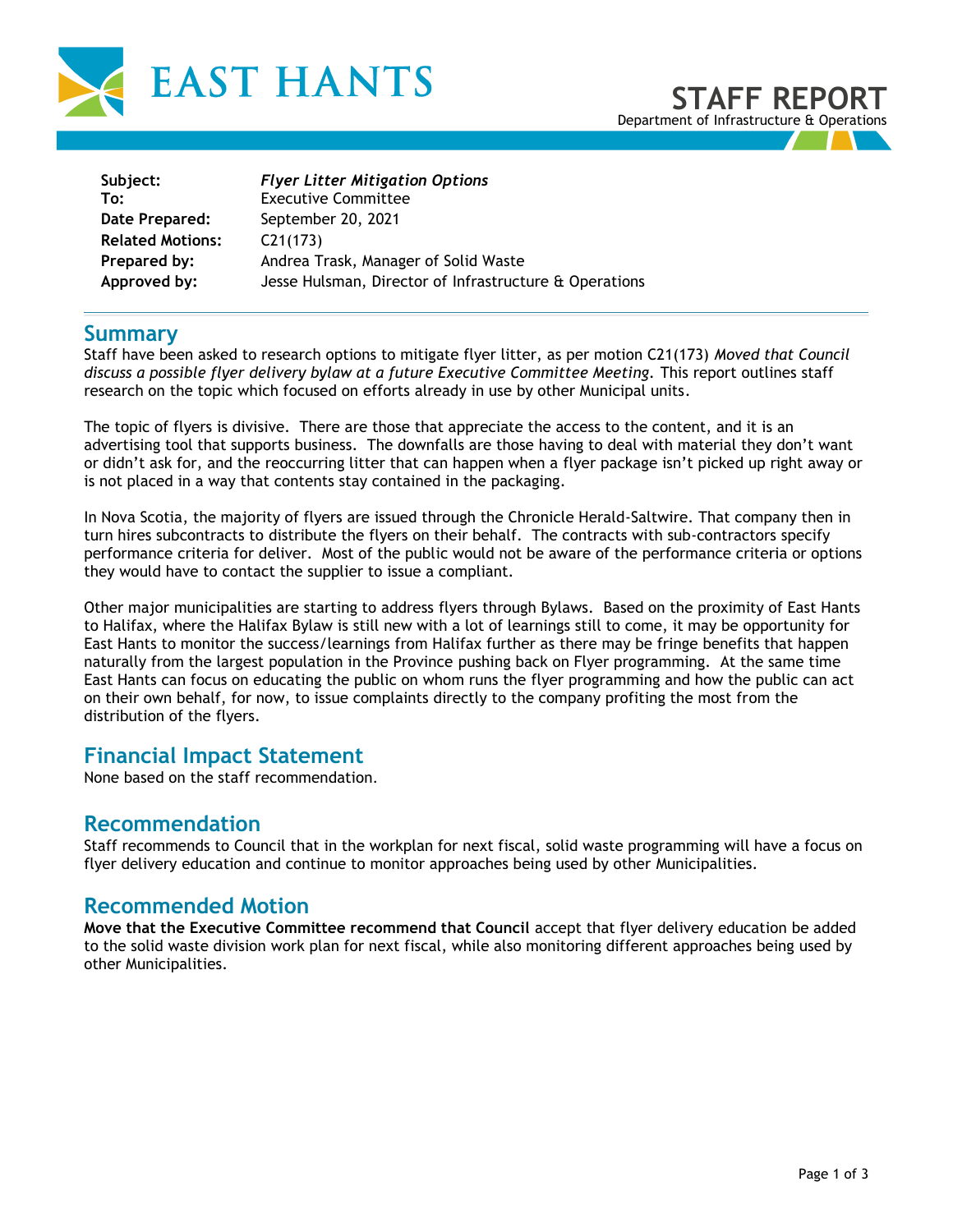# **Background**

This report was requested through motion of council, C21(173). Residents have mentioned concerns with flyer delivery with members of council which prompted the request for a staff review of the topic.

## **Discussion**

Flyer litter is not a new issue for any community, including East Hants. Therefore, staff reached out to all solid waste regional coordinators to understand how their municipalities are currently managing the issue. The following are the results of that outreach.

#### Halifax

- HALIFAX REGIONAL MUNICIPALITY BY-LAW NUMBER F-400 RESPECTING THE DISTRIBUTION OF FLYERS
- Consistent with Ottawa, Calgary and Moncton
- Have issued 4 tickets for locations where flyers were delivered where there is a clear 'No Flyers' sticker/sign up.
- They are 1-year into the new bylaw. They have fielded approx. 150 complaints; however, many are repeat callers. Those repeat callers are from individuals that had requested no flyer delivery and continue to receive the product or keep having flyers in the driveway.
- Does not allow driveway delivery (whereas the company carrier agreement does)
- Moncton has issued 60 tickets in the last year
- •

#### CBRM

- CBRM S-300 Solid Waste Resource Management By-law
- Includes litter with illegal dumping
- Fines start at \$697.50
- Valley Waste
- No specific flyer bylaw
- Specifically took steps to clarify the difference between litter and illegal dumping in their bylaw due to lack of staff resources to manage all calls on litter.

#### Other Municipal Units

As for the rest of the municipalities it is a split between those that are trying to figure out next steps, others that do not want to touch the topic (as there aren't staff resources to manage litter), to those considering something like Halifax and CBRM.

The Municipality of Guysborough hosted representatives from Saltwire to discuss their concerns and seek a commitment for improvements in their services. This was met with some improvements, but continue to be imperfect. Most recently at their June meeting the issue remains a topic.

#### Contractor Notes

Further to the above is the actual delivery and management of flyers. In Nova Scotia the majority of flyers are issued through the Chronicle Herald-Saltwire. A copy of the carrier contract has been reviewed. Highlights from the carrier contract include:

- Addresses not on their list should not receive a package
- They should be provided a weekly updated list and that is to be used
- Delivery where safe and dry, with the following locations being the only approved options:
	- o mailbox
	- o mail slot
	- o tube at the end of driveway
	- o bagged & placed neatly and carefully on doorstop
	- o community herald flyer boxes
- As independent contractors they expect all complaints and services issues to be resolved by the carrier immediately. Repeat complaints may cancel their contract.
- Packages are not to be throw or appear to be thrown.